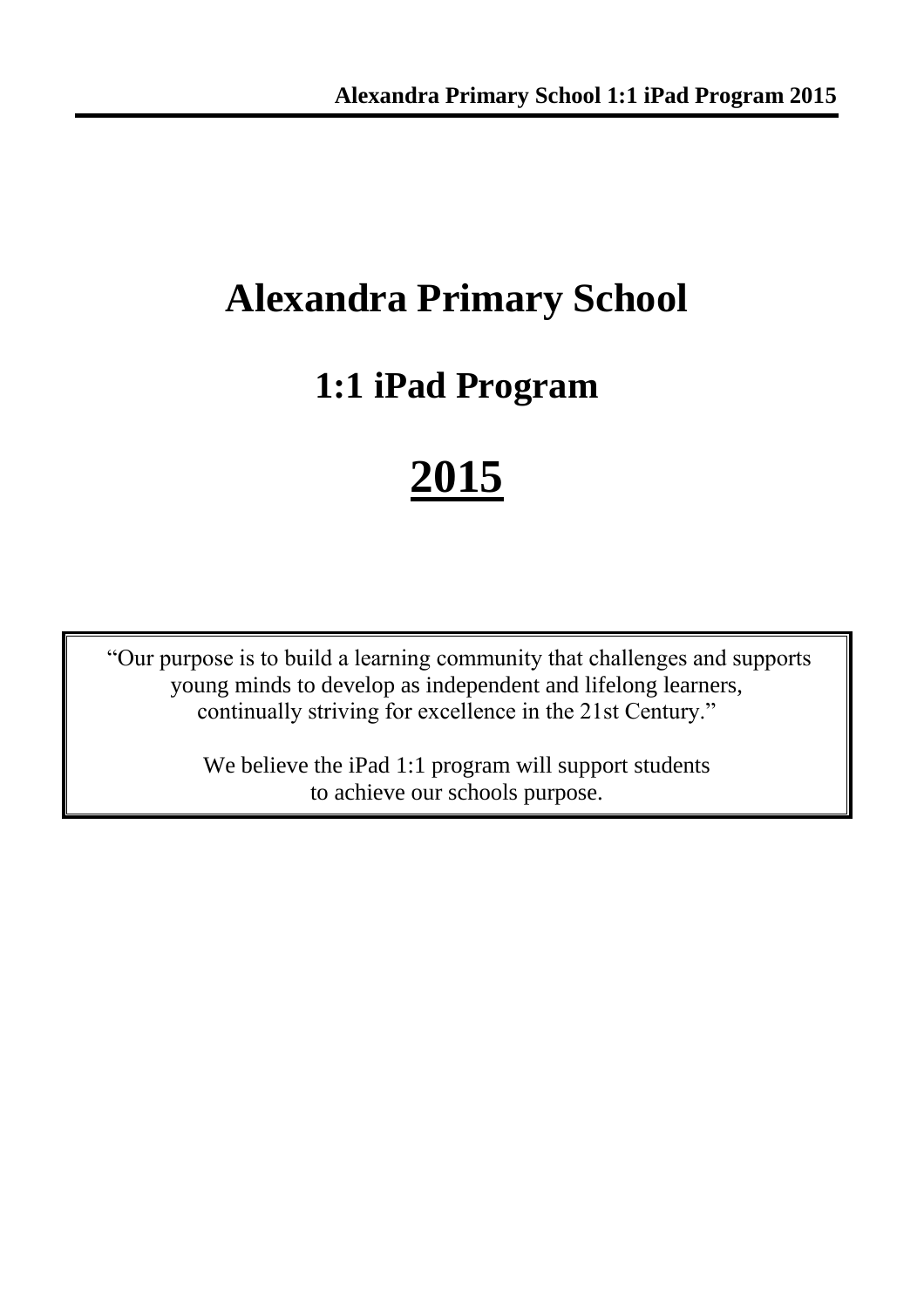#### **What is Alexandra Primary School's 1:1 iPad Program?**

1:1 refers to each student having access to his or her own personalised digital device. Our 1:1 iPad program aims to ensure that each student in Fountain, Grades One and Two will be able to access his or her own iPad, to use at home and at school. The school will provide the infrastructure to support student's access to the wireless network. For a child to have access at home and school, parents will need to provide their child with an iPad. The iPads will give students access to literally thousands of tools to assist their learning, guided by the teacher. Parents are requested to privately purchase/provide their child with an Apple iPad that the student brings from home.

### **Rationale for 1:1 iPad Program ("why can't they just teach 'the basics'!?")**

Our children are growing up in a vastly more complex world than we did. There is now so much information that is freely available on any topic at any time. Communication can happen in an instant with people in any part of the world. Because of this, the 'basics' of education have changed. Yes, literacy and numeracy are still the core of our school's focus. However, school is no longer just about learning content, it incorporates learning how to learn and habits of mind that will allow a student to be a successful life long learner. Skills like information literacy, collaboration, creativity and innovation, critical thinking, problem solving, and of coarse ICT (Information and Communication Technology) literacies all form a part of what is a child's education.

As a result, what happens in our classrooms has changed quite dramatically from even a few years ago. Students are now involved in real world challenges that require researching a wide variety of resources and communication with experts and relevant members of our community and the wider world. They are not only learning about the topic at hand, but about the power they can have to affect change in our world, and what it means to be a global citizen in an increasingly interconnected world.

In this environment, ICT tools are essential. It is no longer good enough to have a scheduled 'computer time' on shared devices. On the other extreme, it is also not appropriate to have students 'staring at a screen' all day. The tools our students use as part of their inquiry need to be there, in the background, available when they need them as a small part of a bigger task.

They may need to check a fact, look up where a town is on a map, jot down a key bit of information. Having a tool on hand progresses their learning immediately.

It also allows them to document their learning in a way they never could before. Being able to take a photo or video of an experiment and save it to their blog along with their reflections; recording a video diary of their learning's at teach stage of a process; sending photos or sections of a piece of writing to their teacher via email or a shared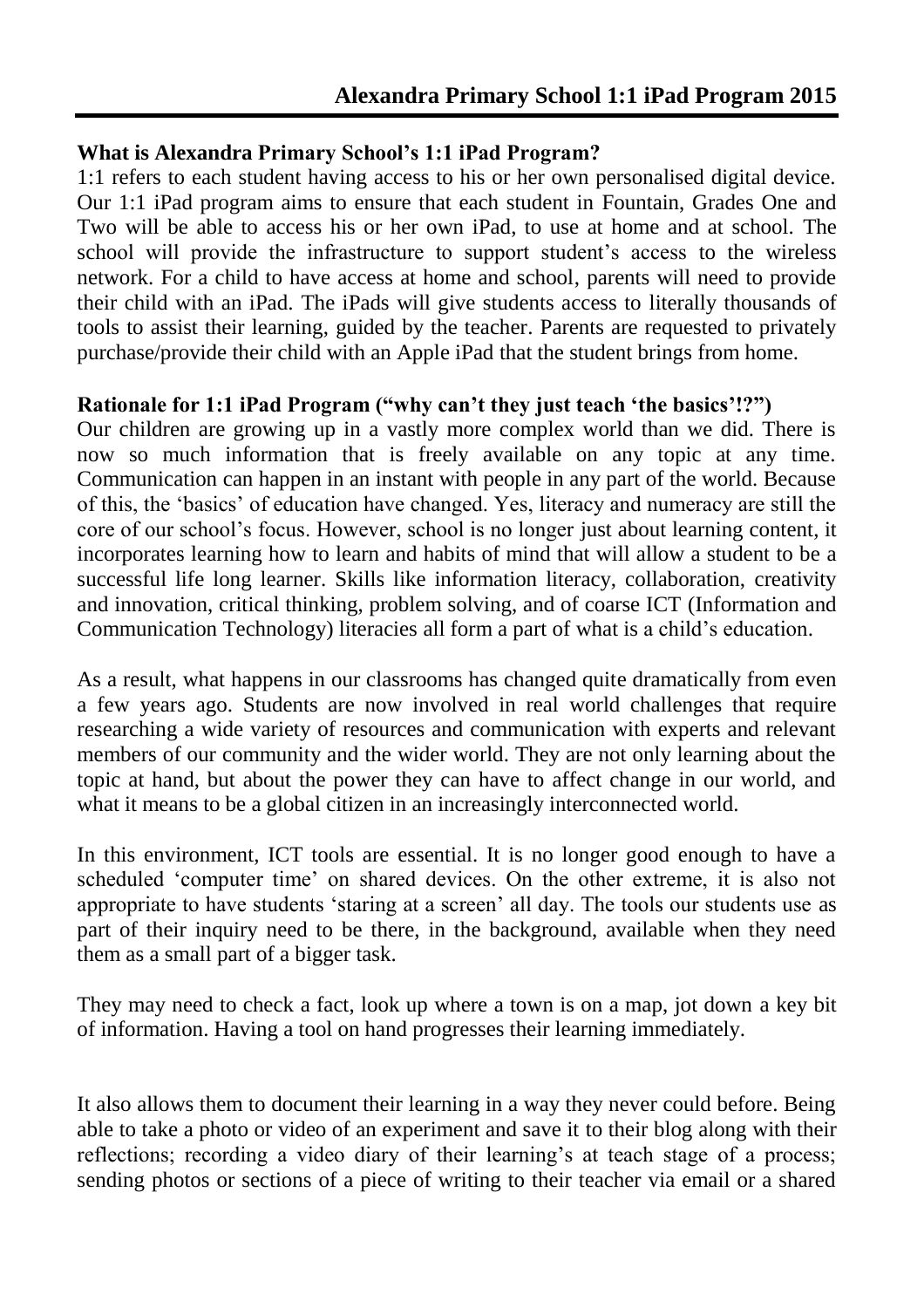document to get real time feedback. These things, which were all fantastic futuristic visions, only a few years ago, are now being made a reality for Alexandra Primary students.

And of course, in the key areas of explicit numeracy and literacy teaching, our students will have 1:1 access to hundreds of thousands of resources and apps (carefully critic and recommended by the teacher) that can support them in their learning. Every imaginable resource is on hand for them, from a virtual calculator, to interactive tables games, to spelling and grammar resources – there are so many possible learning avenues that the iPad makes possible, with every different learning style now being far more easily catered for. These digital resources also allow our teachers to differentiate their curriculum to meet hour child's specific needs in a way that simply wasn't possible before. The students can access interactive videos explaining specific Maths or English concepts at any time in any place. It's no longer a case of 'if you didn't understand the teacher when they explained it then you've missed the boat'.

Alexandra Primary School is extremely excited by the possibilities our 1:1 iPad program could represent for our students next year. We hope you are too!

# **Why are we moving in this direction? How can iPads improve learning?**

Today's students think, connect and communicate differently from those who were at school even only a few years ago. DEECD iPad Trial research showed that students with 1:1 access are:

- *More motivated and engaged in learning*
- *Better organised which improves literacy and numeracy outcomes*
- *Better able to collaborate and think analytically*
- *It is providing students with the necessary tools and awareness tools and awareness to learn and work in a society that is becoming more technology rich.*
- *It is giving students more and new avenues to present their work and learn.*
- *We know that students have different learning styles and by using the iPad we can provide students with an amazing learning tool that supports these various styles.*

1:1 iPads promote better learning in and out of school by encouraging:

- *Anywhere, anytime access to learning*
- *Independent, self-initiated learning, eg promotion of problem solving skills, ability to 'Google' questions they have*
- *More family involvement in education through accessing their iPad*
- *Collaboration between students in different schools, states and even countries*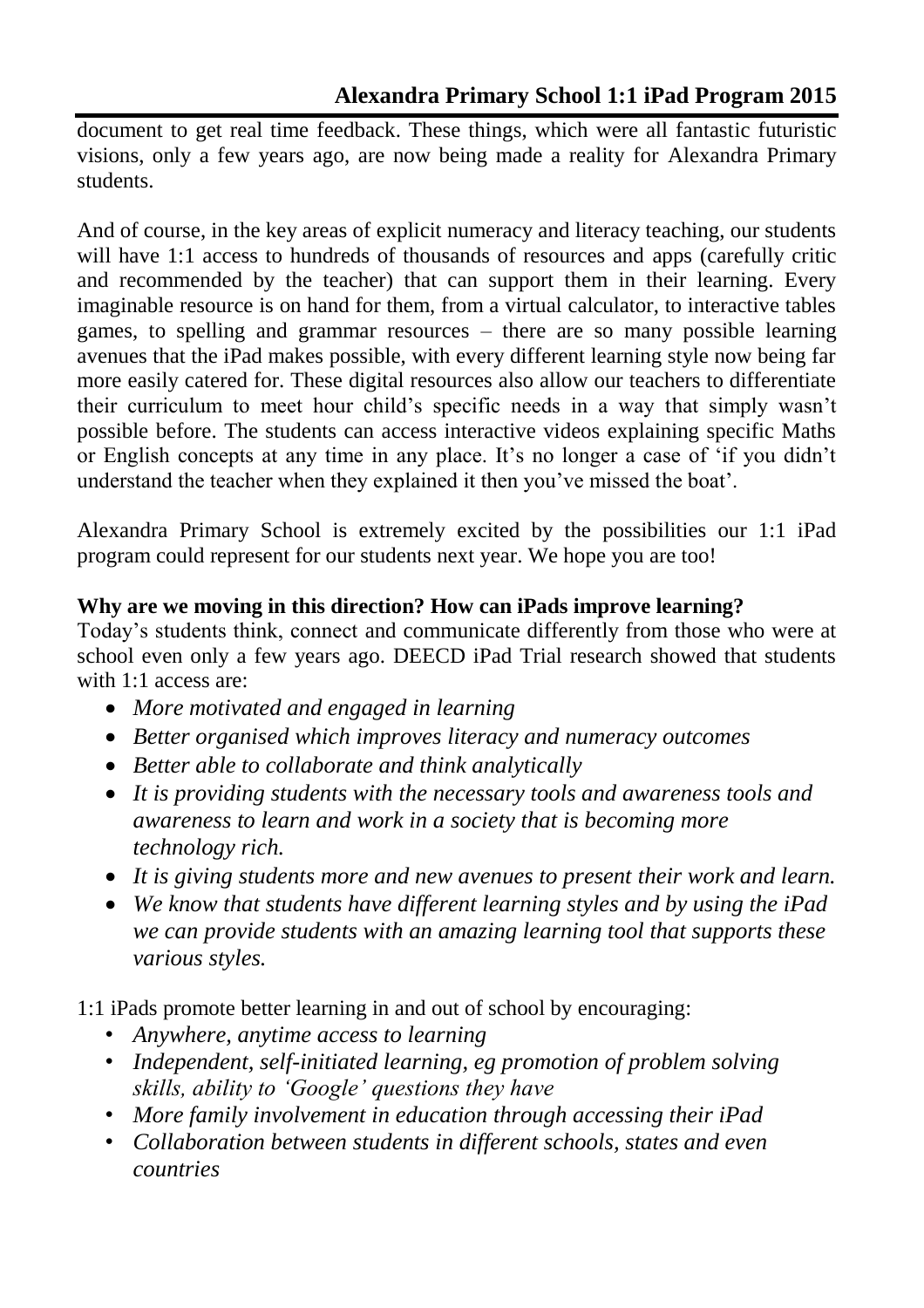- *Ability to teach students how to communicate appropriately and safely in social websites*
- *Ability to access homework and school information online and offline*
- *More time for teachers to teach students to use the internet appropriately as a tool to learn*
- *Greater access to real-time information, digital learning resources and educational software*
- *Working in online spaces such as a Edmodo where students can access varied content to support their level of understanding in a subject area*
- *Ability to digitally capture any learning, such as videos or photographs to create things such as digital stories*
- *Immediate feedback on their learning, as students have the means to reflect instantly and not wait for their work to be corrected by the teacher.*
- *Opportunities to discuss cyber bullying as a real issue and discuss impacts of this as a class*

## **How much will the iPads be used in class? What about the issue of too much 'screen time'?**

Because the iPad is simply another tool that supports student learning (granted, a very powerful and multi-faceted tool), it is impossible to say exactly how much it will be used as this will change depending on the learning tasks at hand.

The concept of a 1:1 program is that the device can be there when needed to allow for 'just-in-time' learning. That is, where students can access key pieces of information where and when they need them to assist them in completing learning tasks. We view 1:1 program as an opportunity to put I.T. equipment into the background of our students learning, rather than being the focus. It is no longer appropriate for students to have scheduled 'computer time' on shared devices, where they stare at a screen for extended periods and then have no access to them after that. A true  $21<sup>st</sup>$  Century curriculum demands more regular access, but this access will often be in far shorter time spans. Students may need to check a fact, look up the location of a town on a map, use the calculator app to help solve a more complex equation, or watch a 5 minute instructional video. In other words, the devices may be needed in a variety of ways but only as a tool in support of achieving a broader learning task.

# **What about handwriting?**

Students will continue to write with paper and pencil and work to improve their handwriting as well as developing their keyboarding skills. Much of the time, pen and paper remain the best tool for the job. We will assist students to choose the correct tool for their learning tasks.